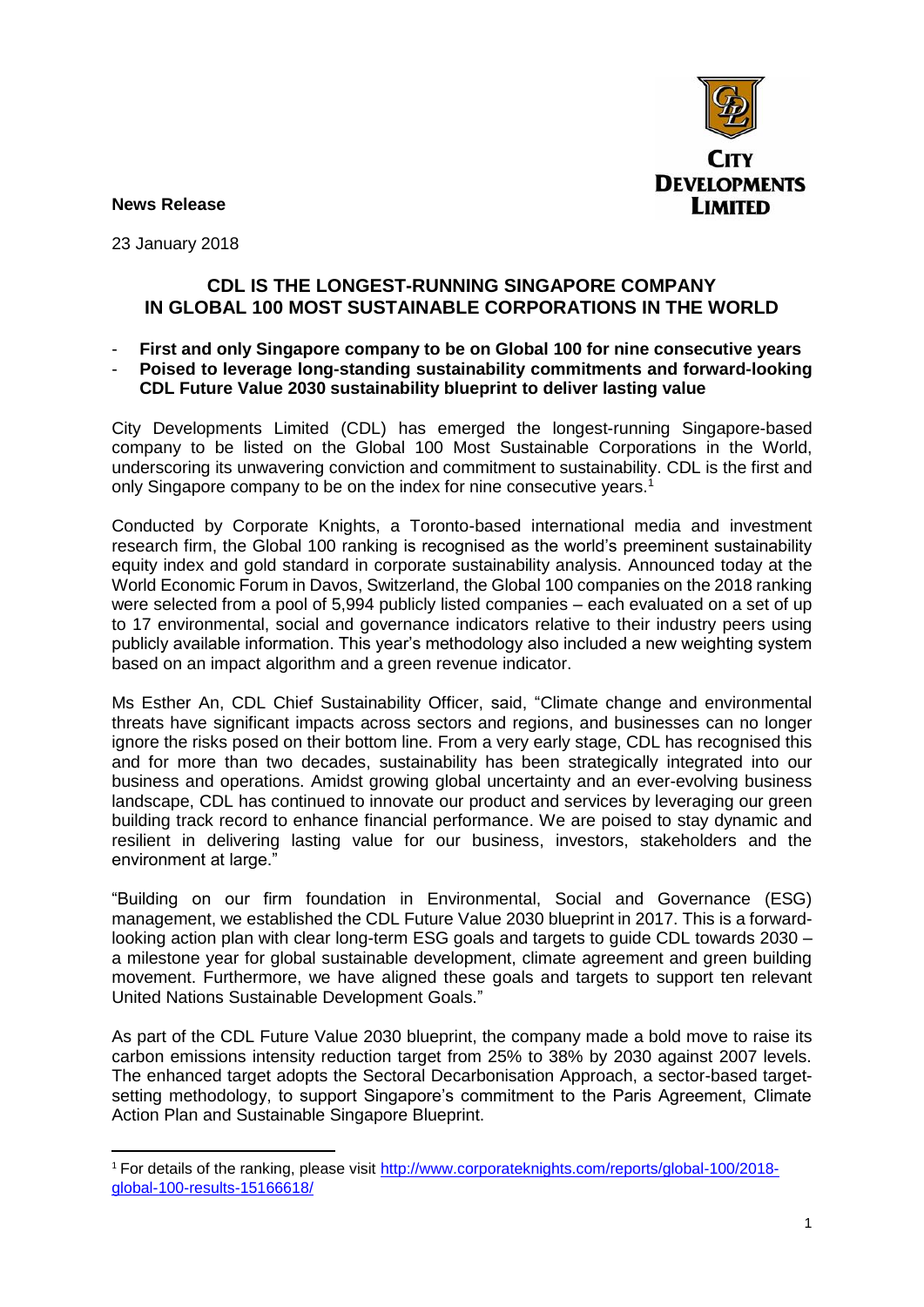The Singapore government has designated 2018 as the Year of Climate Action. As the pioneer and forerunner in sustainability, CDL is honoured to co-host the official launch of the Year of Climate Action with the Ministry of the Environment and Water Resources, which will take place at the zero-energy Singapore Sustainability Academy (SSA) on 26 January 2018. Located at CDL's City Square Mall, the SSA is a joint initiative by CDL and the Sustainable Energy Association of Singapore in support of global and national goals to tackle climate change.

In view of the global move towards a circular economy, CDL has also established new targets to reduce its total waste disposed by 50% from 2016 levels, and to ensure that 50% of its construction materials are derived from recycled content, low-carbon sources or certified by recognised environmental organisations.

Mr Michael Yow, Research Director, Corporate Knights said, "The Global 100 companies make up the top 1.6% in sustainability performance of corporations with revenue of at least US\$1 billion. Due in part to methodology changes, there has been a high turnover in this year's ranking. CDL's long and continued standing in the ranking is a testament to its leadership in sustainability performance."

## **Setting Sustainability Benchmarks**

For its steadfast sustainability efforts and performance, CDL is consistently listed on 13 leading global sustainability benchmarks including FTSE4Good Index Series (since 2002), MSCI ESG Leaders Indexes (since 2009), Global 100 Most Sustainable Corporations in the World (since 2010) and Dow Jones Sustainability Indices (since 2011).

In October 2017, CDL emerged as the highest scoring Singapore real estate company for its climate change response to CDP. A non-profit environmental disclosure platform, CDP recognised CDL as one of four companies in the Hong Kong and Southeast Asia region to have attained Leadership level for its 2017 climate disclosure.

In September 2017, CDL was also named the Regional Sector Leader for the Office Sector in Asia in the 2017 Global Real Estate Sustainability Benchmark (GRESB) released. It was ranked first out of 31 participants in this category of the leading ESG benchmark for real estate sector. GRESB's investor members, representing over US\$17 trillion in institutional capital, use GRESB data to better manage ESG risks and enhance returns of their real asset investments worldwide.

That same month, CDL was accorded 'Best Sustainability Report for Established Reporters (Mainboard and Catalist)' at the inaugural Singapore Sustainability Reporting Awards 2017.

More information on CDL's sustainability efforts can be found on [www.cdlsustainability.com.](http://www.cdlsustainability.com/)

For media queries, please contact:

Belinda Lee Tan Hock Lee Corporate Communications City Developments Limited City Developments Limited *(Regn No: 196300316Z)* Tel: (65) 6428 9315 Tel: (65) 6428 9312 Email: belindalee@cdl.com.sg Email: hocklee@cdl.com.sg

Head, Investor Relations & Senior Manager, Corporate Communications